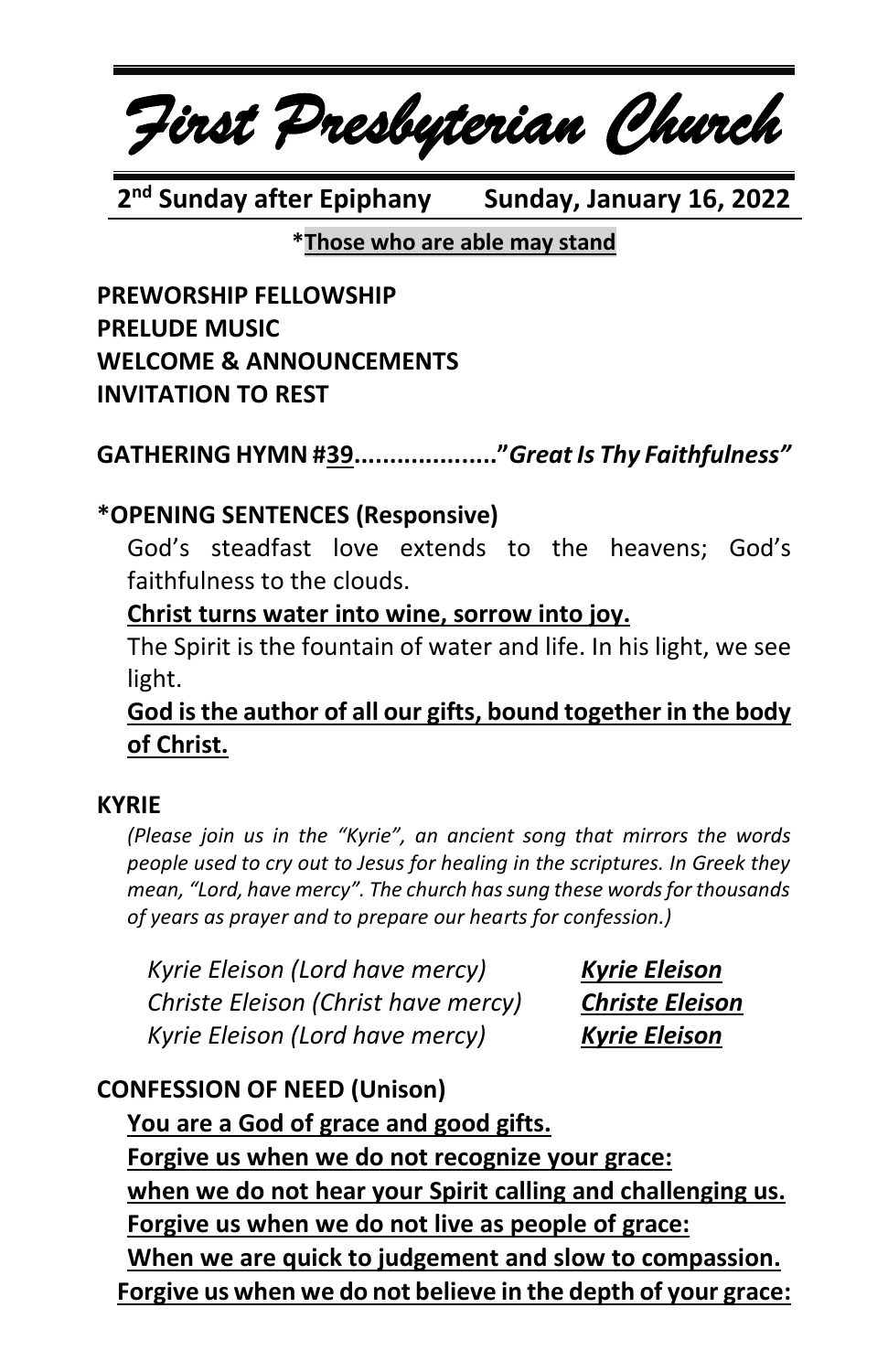# **When we doubt whether we are good enough to be loved. Forgive us, God of Grace.**

**Wash us in your mercy and move us to new life.**

#### **KYRIE**

*Kyrie Eleison (Lord have mercy) Kyrie Eleison Christe Eleison (Christ have mercy) Christe Eleison Kyrie Eleison (Lord have mercy) Kyrie Eleison*

## **SILENCE FOR CONFESSION AND RESTING IN GOD'S GRACE**

### **DECLARATION OF GRACE (Responsive)**

God said to the apostle Paul,

**"**My grace is sufficient for You".

This is not a command, but a Promise.

You have all the grace you need. You can trust in it, like a ship on the tide.

## **Thanks be to God**

# **\*RESPONSE HYMN #59** *......."The Steadfast Love of the Lord" x2*

## **\*SHARING THE PEACE OF CHRIST**

The Peace of Christ be with you! **And Also, with you!** Let us share a sign of God's peace with one another.



#### **PRAYER FOR ILLUMINATION (Unison)**

**Holy Spirit, help us hear your voice beyond our inability to hear and understand your word beyond any speaker's ability to explain. Through your word, speak to our hearts even if our heads are not ready to listen. Amen.**

#### **SCRIPTURE**

**FIRST READING .....................................Isaiah 62:1-5 (pg 768)** *Leader: The Word of the Lord.* **People: Thanks be to God!**

**SECOND READING....................1 Corinthians 12:1-11 (pg 182)** *Leader: The Word of the Lord.* **People: Praise to You, O Christ**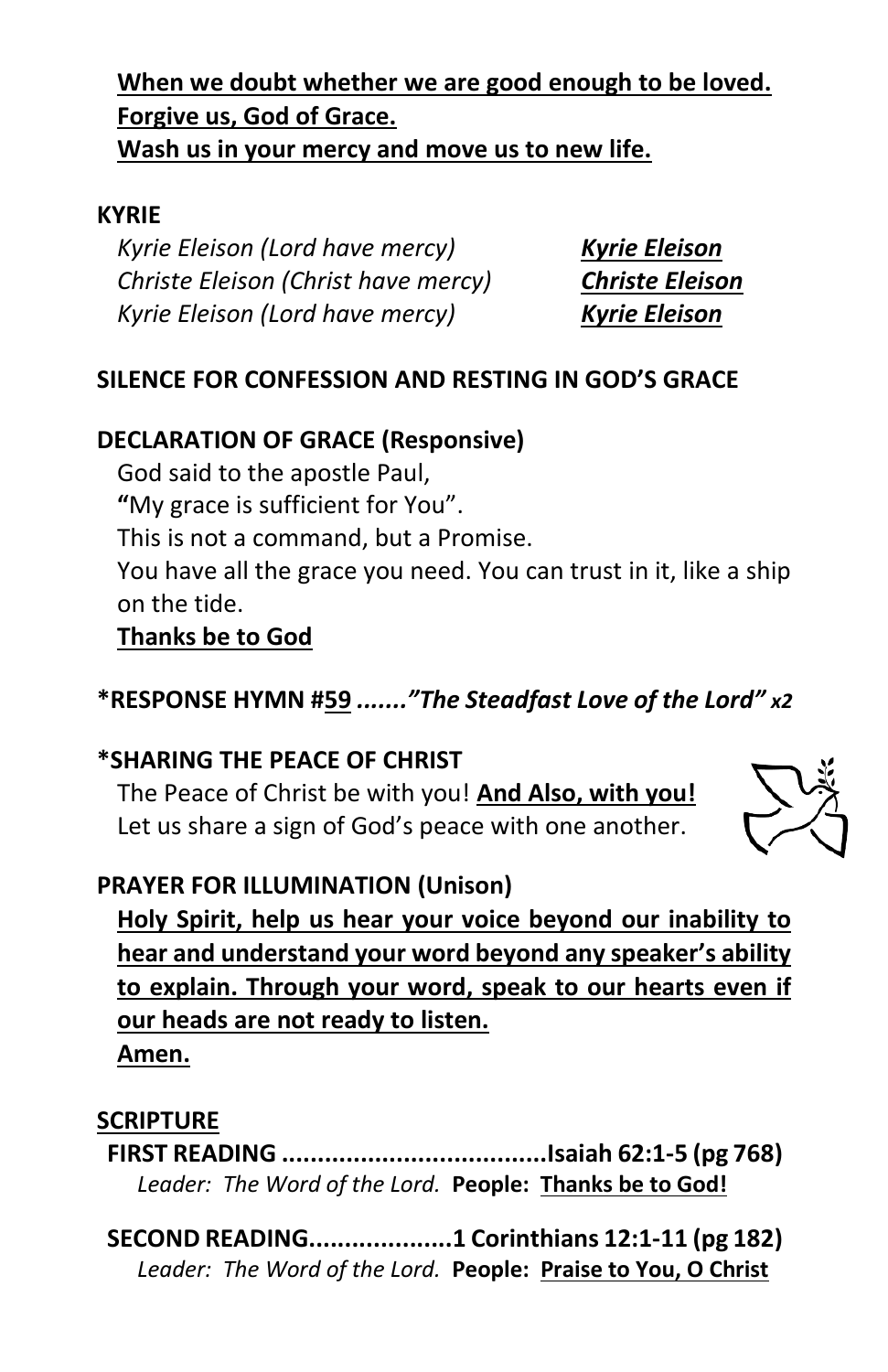**SERMON** *(Re) Setting the Table**Rev. Greg Isaacson*

### **SILENCE FOR REFLECTION**

**\*HYMN OF THE DAY #263..........................***"All Hail the Power"*

**PRAYERS OF THE PEOPLE** Lord in your Mercy. **Hear our Prayer.**

**THE LORD'S PRAYER (forgive us our "sins")**

# **\*BLESSING AND CHARGE (Responsive)**  Beloved children of God receive the gift of the Holy Spirit, the grace of Jesus Christ, and the blessing of the Lord forever. **Alleluia! Amen.**

**\*CLOSING HYMN #765......................"***May the God of Hope"x2*

# **\*DISMISSAL (Responsive)**

Go in peace to love and serve the Lord. **Thanks be to God. Amen.**

*\_\_\_\_\_\_\_\_\_\_\_\_\_\_\_\_\_\_\_\_\_\_\_\_\_\_\_\_\_\_\_\_\_\_\_\_\_\_\_\_\_*

**\*POSTLUDE**



# *Please continue to be in prayer for:*

Betty Johnson & Family The Sanders Eric Waters, Paula's Son The Yeager Family Kaylee Acevedo & Family JoAnn Westburg Alex Gullingsrud & Family Brent Blake Scott Brolsma Randy Beattie Duane & Betty Finkenbinder Richard Gould